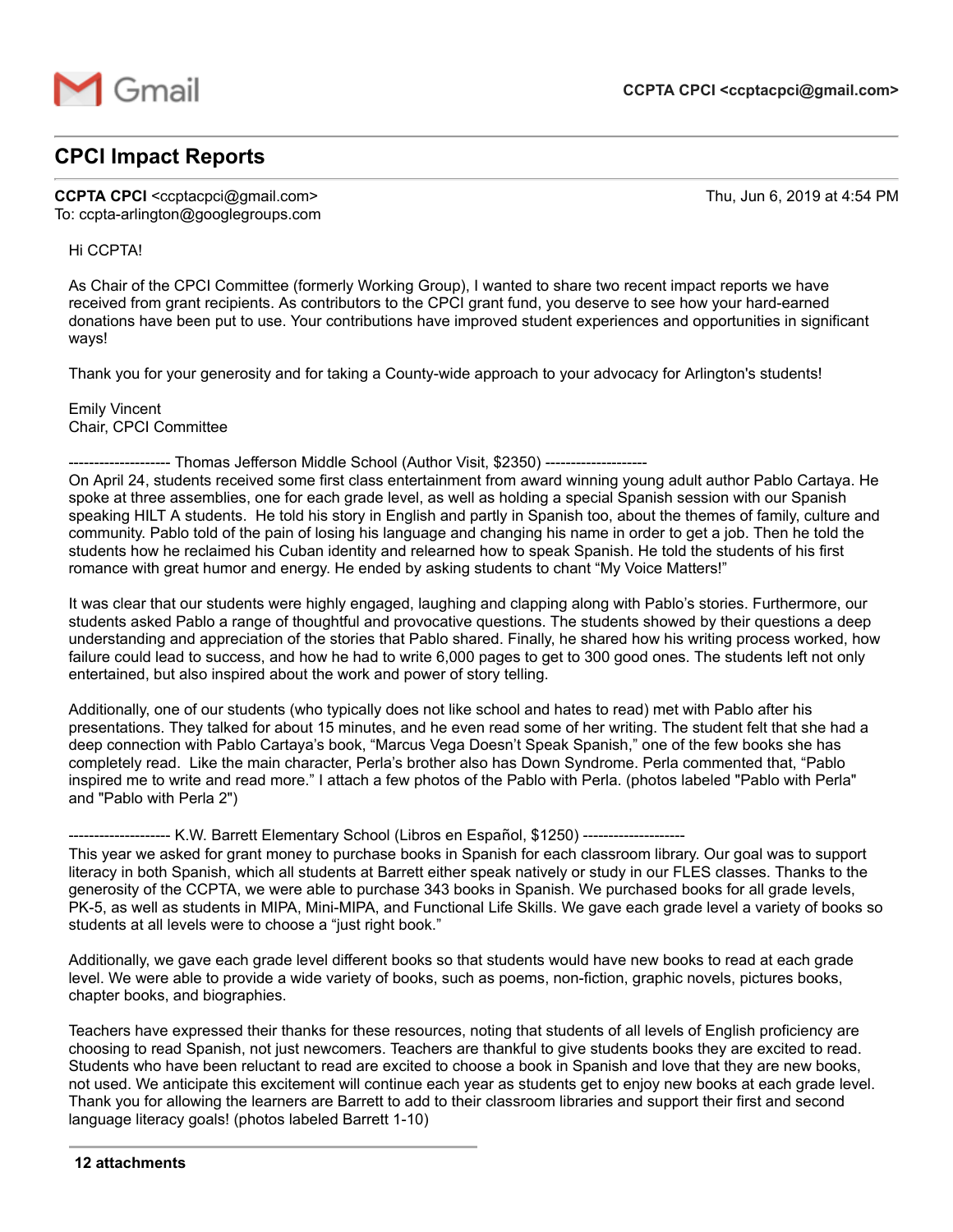

**Barrett 2.jpg** 132K

**Barrett 4.jpg**

89K



**Barrett 1.jpg** 85K



**Barrett 3.jpg** 118K



**Barrett 5.jpg** 102K

**Barrett 7.jpg** 74K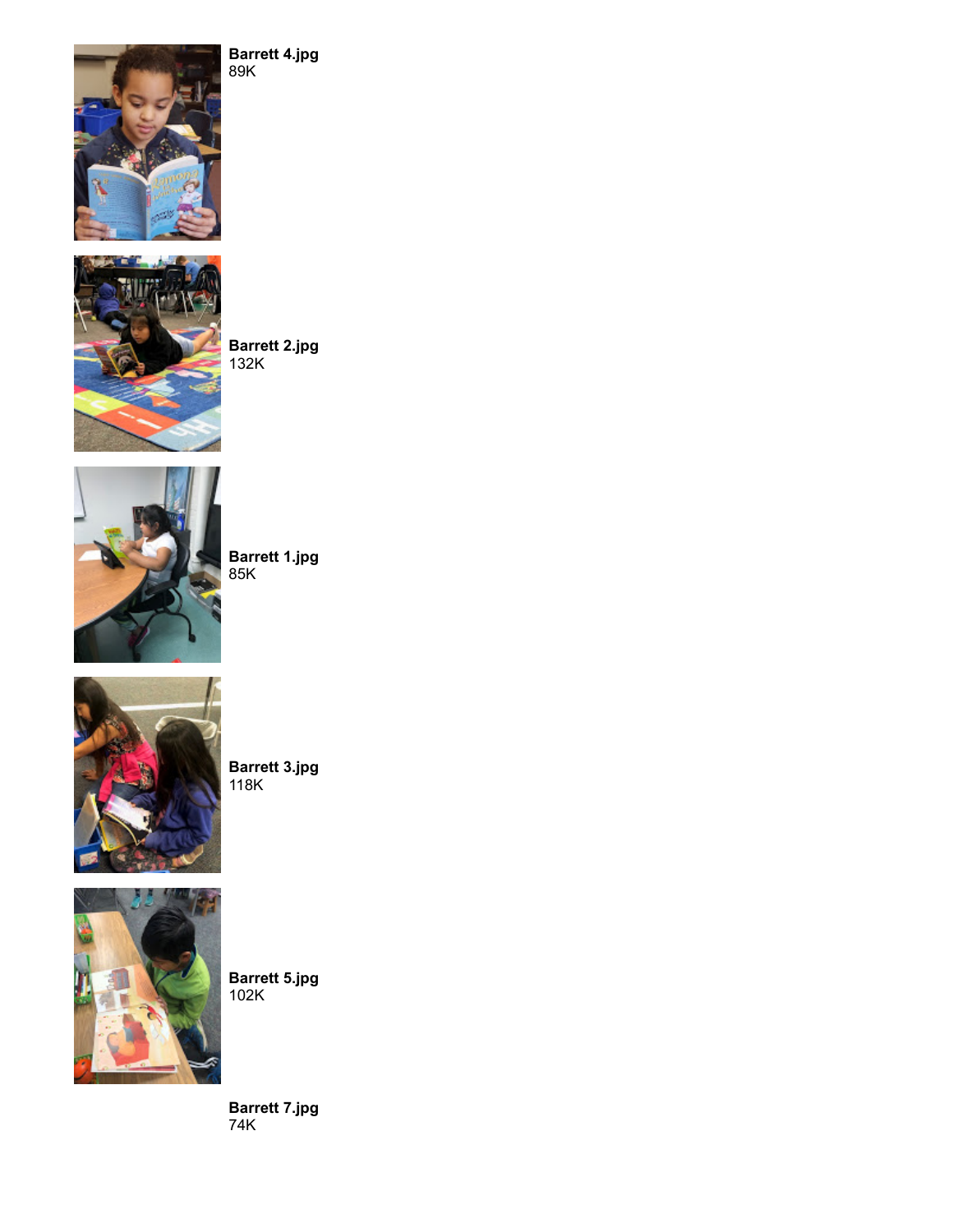



**Barrett 8.jpg** 145K



**Barrett 10.JPG** 47K



**Barrett 6.jpg** 91K



**Barrett 9.jpg** 82K

**Pablo with Perla 2.JPG** 1545K